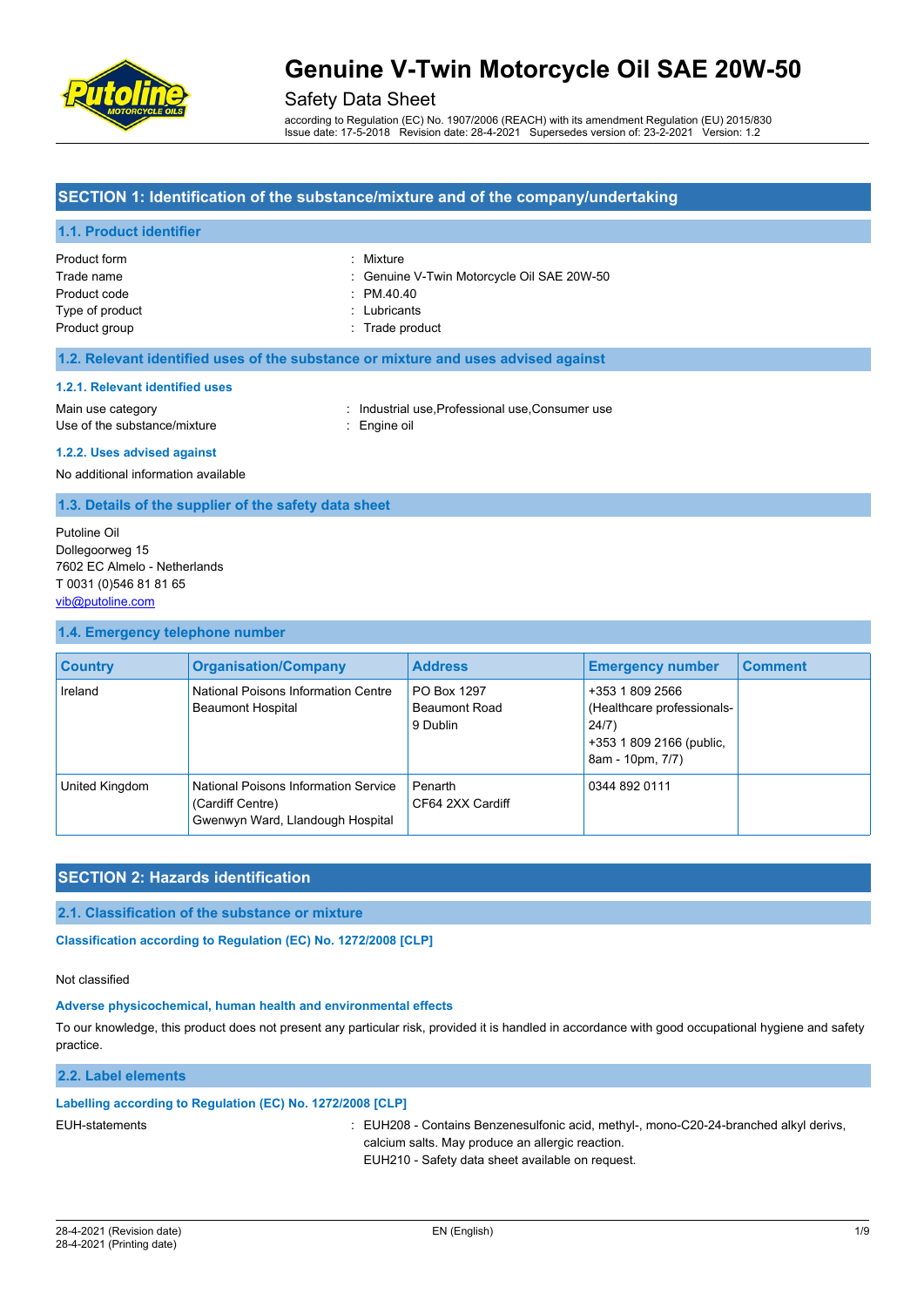### Safety Data Sheet

according to Regulation (EC) No. 1907/2006 (REACH) with its amendment Regulation (EU) 2015/830

#### **2.3. Other hazards**

No additional information available

### **SECTION 3: Composition/information on ingredients**

#### **3.1. Substances**

#### Not applicable

#### **3.2. Mixtures**

Comments **Comments** : Blend of polyolefins and additives.

| <b>Name</b>                                                                          | <b>Product identifier</b>                   | $\frac{9}{6}$ | <b>Classification according to</b><br><b>Regulation (EC) No.</b><br>1272/2008 [CLP] |
|--------------------------------------------------------------------------------------|---------------------------------------------|---------------|-------------------------------------------------------------------------------------|
| Benzenesulfonic acid, methyl-, mono-C20-24-<br>branched alkyl derivs., calcium salts | (CAS-No.) 722503-68-6<br>(EC-No.) 682-816-2 | ← 1           | Skin Sens. 1B, H317                                                                 |

Full text of H- and EUH-statements: see section 16

### **SECTION 4: First aid measures**

#### **4.1. Description of first aid measures**

| First-aid measures after inhalation   | : Remove person to fresh air and keep comfortable for breathing. |
|---------------------------------------|------------------------------------------------------------------|
| First-aid measures after skin contact | : Wash skin with plenty of water.                                |
| First-aid measures after eye contact  | : Rinse eyes with water as a precaution.                         |
| First-aid measures after ingestion    | : Call a poison center or a doctor if you feel unwell.           |

**4.2. Most important symptoms and effects, both acute and delayed**

Symptoms/effects **in the symptoms/effects** in the symptoms/effects in the symptoms of  $\mathbb{R}^n$ . No additional information available.

**4.3. Indication of any immediate medical attention and special treatment needed**

Treat symptomatically.

| <b>SECTION 5: Firefighting measures</b>                         |                                                                                                                                                            |  |  |  |
|-----------------------------------------------------------------|------------------------------------------------------------------------------------------------------------------------------------------------------------|--|--|--|
| 5.1. Extinguishing media                                        |                                                                                                                                                            |  |  |  |
| Suitable extinguishing media<br>Unsuitable extinguishing media  | : Water spray. Dry powder. Foam. Carbon dioxide.<br>: Do not use a heavy water stream.                                                                     |  |  |  |
| 5.2. Special hazards arising from the substance or mixture      |                                                                                                                                                            |  |  |  |
| Fire hazard<br>Hazardous decomposition products in case of fire | : Combustible liquid.<br>: Toxic fumes may be released. Incomplete combustion releases dangerous carbon<br>monoxide, carbon dioxide and other toxic gases. |  |  |  |
| 5.3. Advice for firefighters                                    |                                                                                                                                                            |  |  |  |
| Protection during firefighting                                  | : Do not attempt to take action without suitable protective equipment. Self-contained<br>breathing apparatus. Complete protective clothing.                |  |  |  |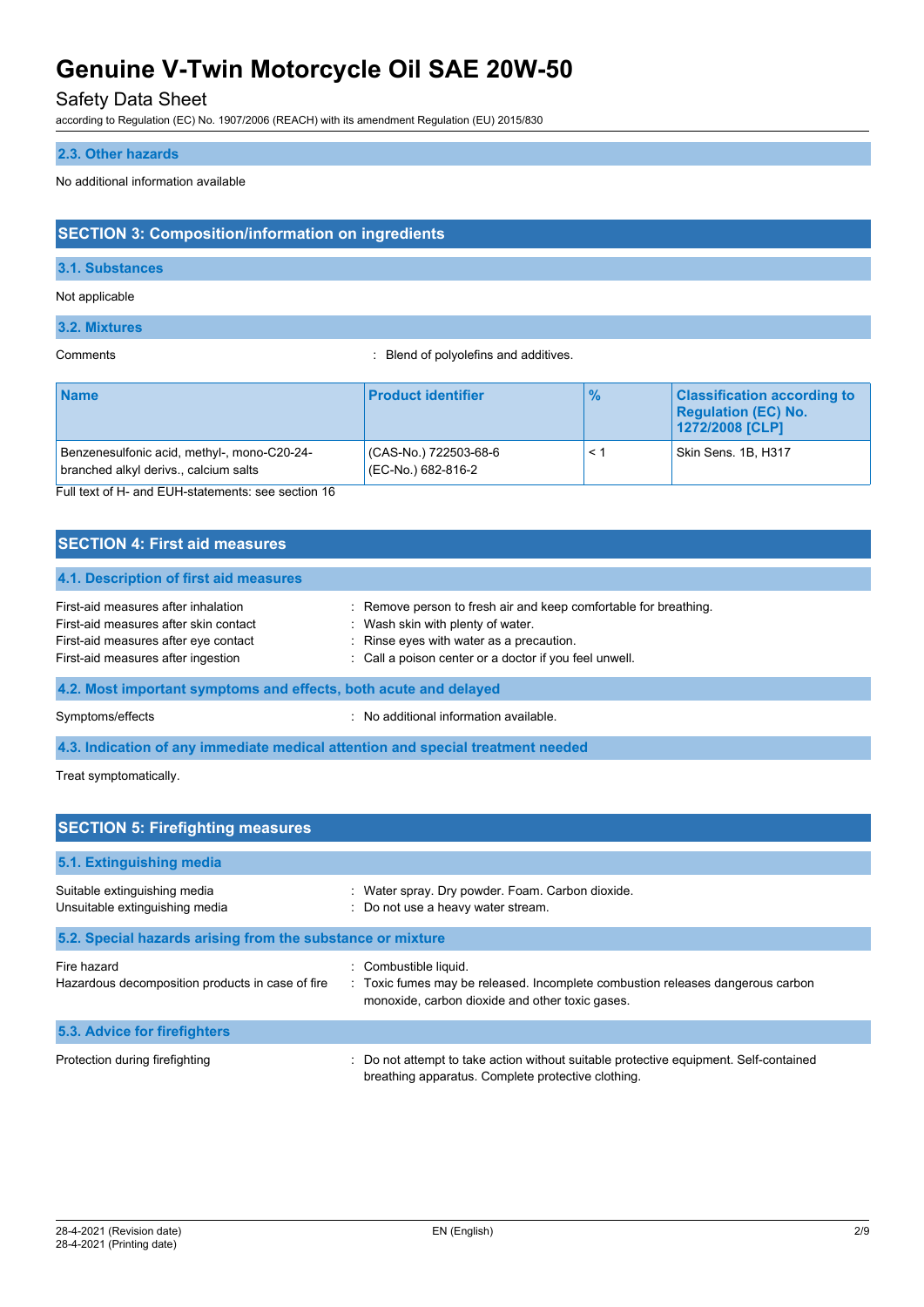## Safety Data Sheet

according to Regulation (EC) No. 1907/2006 (REACH) with its amendment Regulation (EU) 2015/830

| <b>SECTION 6: Accidental release measures</b>                                    |                                                                                                                                                              |  |
|----------------------------------------------------------------------------------|--------------------------------------------------------------------------------------------------------------------------------------------------------------|--|
| 6.1. Personal precautions, protective equipment and emergency procedures         |                                                                                                                                                              |  |
| 6.1.1. For non-emergency personnel<br>Emergency procedures                       | : Ventilate spillage area.                                                                                                                                   |  |
| 6.1.2. For emergency responders                                                  |                                                                                                                                                              |  |
| Protective equipment                                                             | Do not attempt to take action without suitable protective equipment. For further information<br>refer to section 8: "Exposure controls/personal protection". |  |
| <b>6.2. Environmental precautions</b>                                            |                                                                                                                                                              |  |
| Avoid release to the environment.                                                |                                                                                                                                                              |  |
| 6.3. Methods and material for containment and cleaning up                        |                                                                                                                                                              |  |
| Methods for cleaning up<br>Other information                                     | : Take up liquid spill into absorbent material.<br>Dispose of materials or solid residues at an authorized site.                                             |  |
| 6.4. Reference to other sections                                                 |                                                                                                                                                              |  |
| $\Gamma$ and function in the case of the problem that are at the set of $\Omega$ |                                                                                                                                                              |  |

For further information refer to section 13.

| <b>SECTION 7: Handling and storage</b>                            |                                                                                                                                                                                                          |
|-------------------------------------------------------------------|----------------------------------------------------------------------------------------------------------------------------------------------------------------------------------------------------------|
| 7.1. Precautions for safe handling                                |                                                                                                                                                                                                          |
| Precautions for safe handling<br>Hygiene measures                 | : Provide good ventilation in process area to prevent formation of vapour.<br>: Wash hands and other exposed areas with mild soap and water before eating, drinking or<br>smoking and when leaving work. |
| 7.2. Conditions for safe storage, including any incompatibilities |                                                                                                                                                                                                          |
| Storage conditions                                                | : Keep container closed when not in use. Keep in a cool, well-ventilated place away from<br>heat.                                                                                                        |
| Storage temperature                                               | : $0 - 40 °C$                                                                                                                                                                                            |
| 7.3. Specific end use(s)                                          |                                                                                                                                                                                                          |

No additional information available

| <b>SECTION 8: Exposure controls/personal protection</b>                                                                                                    |                                           |  |
|------------------------------------------------------------------------------------------------------------------------------------------------------------|-------------------------------------------|--|
| 8.1. Control parameters                                                                                                                                    |                                           |  |
| 8.1.1 National occupational exposure and biological limit values                                                                                           |                                           |  |
| <b>Genuine V-Twin Motorcycle Oil SAE 20W-50</b>                                                                                                            |                                           |  |
| <b>EU - Indicative Occupational Exposure Limit (IOEL)</b>                                                                                                  |                                           |  |
| Exposure limits/standards for materials that can be<br>formed when handling this product. When<br>mists/aerosols can occur the following is<br>recommended | 5 mg/m3 - ACGIH TLV (inhalable fraction). |  |

#### **8.1.2. Recommended monitoring procedures**

No additional information available

#### **8.1.3. Air contaminants formed**

No additional information available

#### **8.1.4. DNEL and PNEC**

No additional information available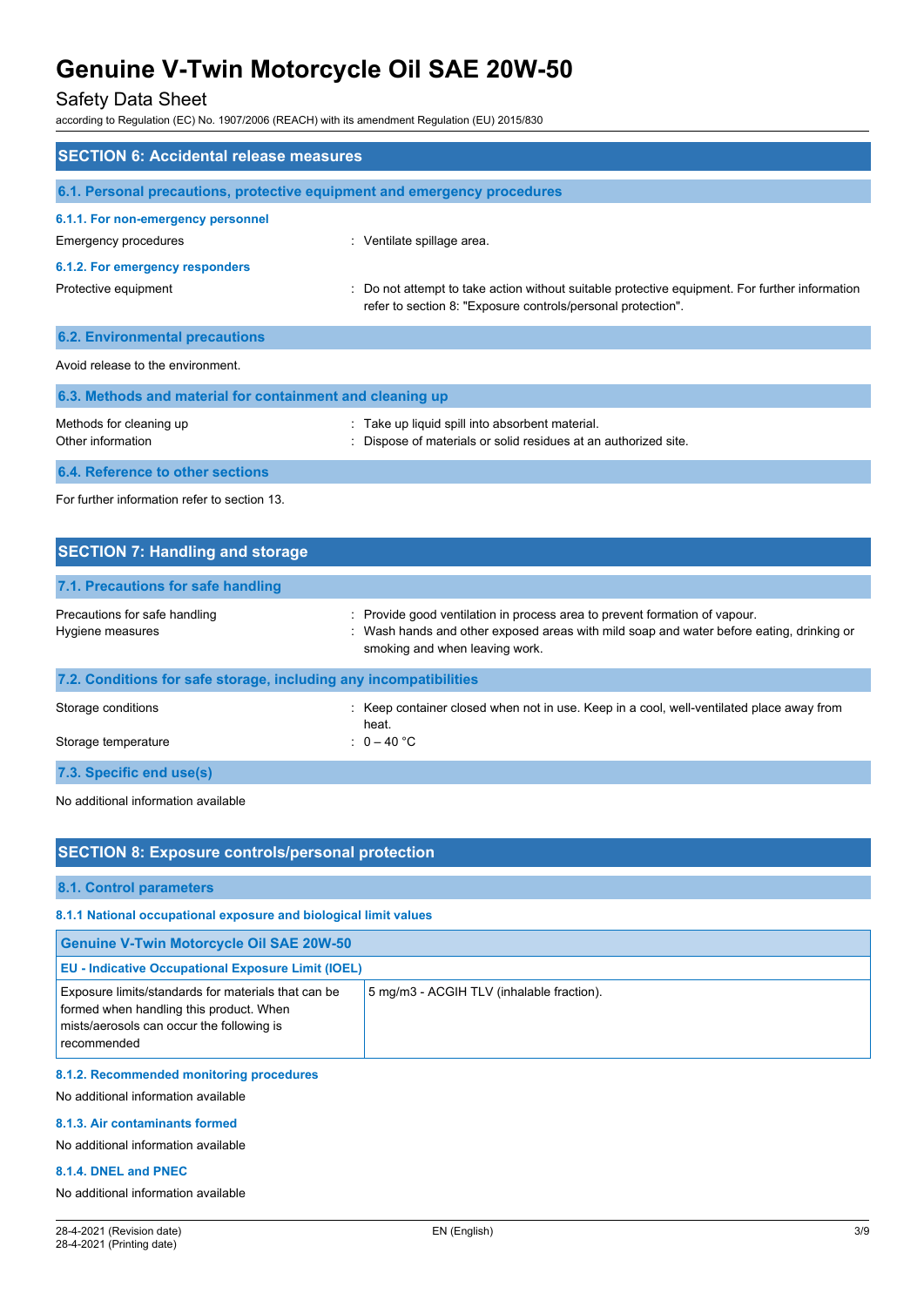### Safety Data Sheet

according to Regulation (EC) No. 1907/2006 (REACH) with its amendment Regulation (EU) 2015/830

#### **8.1.5. Control banding**

No additional information available

#### **8.2. Exposure controls**

#### **8.2.1. Appropriate engineering controls**

#### **Appropriate engineering controls:**

Ensure good ventilation of the work station.

#### **8.2.2. Personal protection equipment**

### **Personal protective equipment symbol(s):**



#### **8.2.2.1. Eye and face protection**

| Eye protection: |                             |                        |                 |
|-----------------|-----------------------------|------------------------|-----------------|
| Safety glasses  |                             |                        |                 |
| Type            | <b>Field of application</b> | <b>Characteristics</b> | <b>Standard</b> |
| Safety glasses  | Droplet                     | clear                  | <b>EN 166</b>   |

#### **8.2.2.2. Skin protection**

# **Skin and body protection:** Wear suitable protective clothing

| <b>Hand protection:</b> |                      |                        |                |             |                   |
|-------------------------|----------------------|------------------------|----------------|-------------|-------------------|
| Protective gloves       |                      |                        |                |             |                   |
| Type                    | Material             | Permeation             | Thickness (mm) | Penetration | <b>Standard</b>   |
| Reusable gloves         | Nitrile rubber (NBR) | $6$ ( $>$ 480 minutes) | $\geq 0.35$    |             | <b>EN ISO 374</b> |

| Other skin protection              |
|------------------------------------|
| Materials for protective clothing: |
| Wear suitable protective clothing  |

#### **8.2.2.3. Respiratory protection**

| <b>Respiratory protection:</b>                                           |  |
|--------------------------------------------------------------------------|--|
| In case of insufficient ventilation, wear suitable respiratory equipment |  |

#### **8.2.2.4. Thermal hazards**

No additional information available

#### **8.2.3. Environmental exposure controls**

#### **Environmental exposure controls:**

Avoid release to the environment.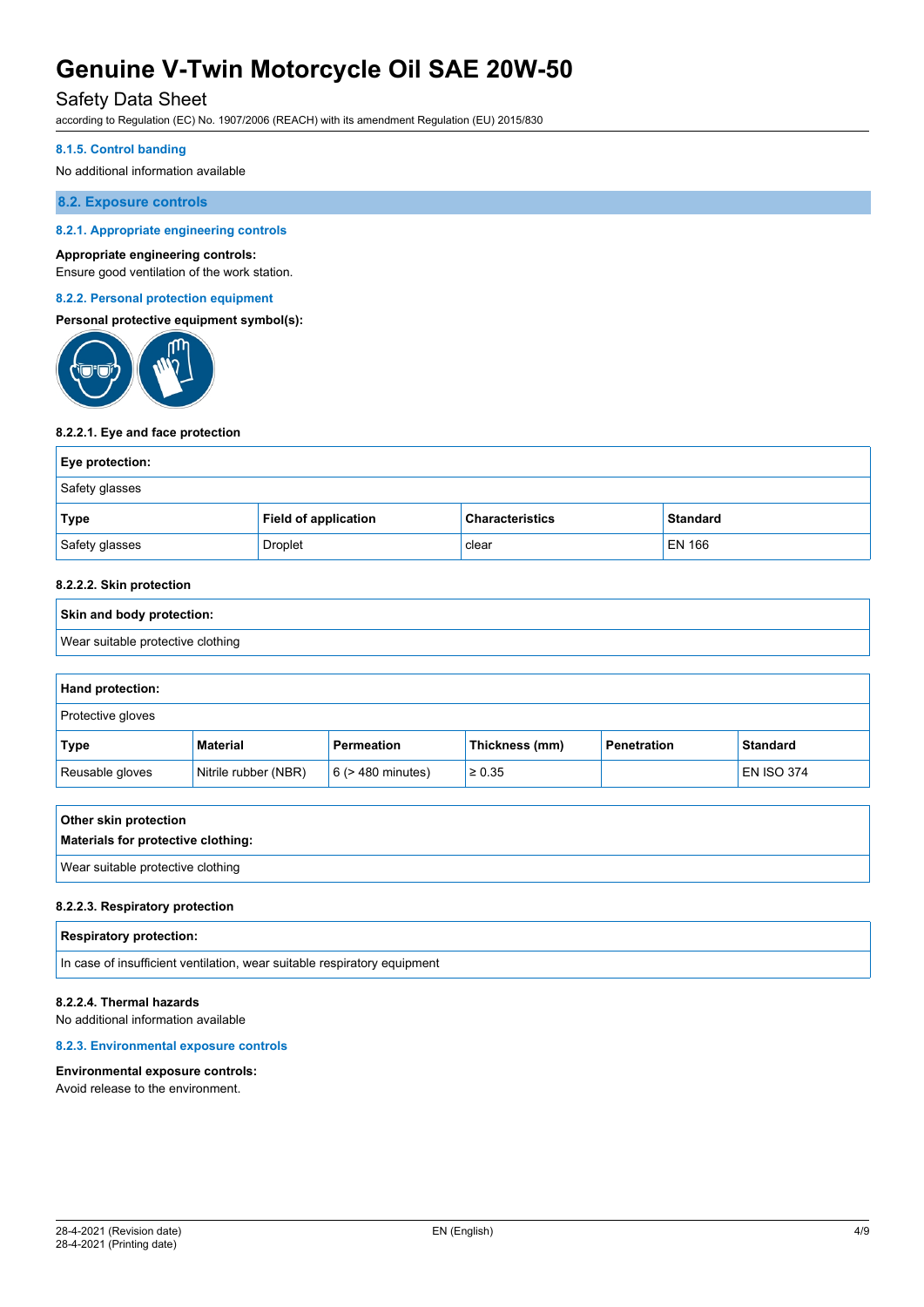### Safety Data Sheet

according to Regulation (EC) No. 1907/2006 (REACH) with its amendment Regulation (EU) 2015/830

| <b>SECTION 9: Physical and chemical properties</b><br>9.1. Information on basic physical and chemical properties |                   |  |
|------------------------------------------------------------------------------------------------------------------|-------------------|--|
|                                                                                                                  |                   |  |
| <b>Explosive limits</b><br>9.2. Other information                                                                | No data available |  |

VOC content : 0 %

| <b>SECTION 10: Stability and reactivity</b>                                                            |
|--------------------------------------------------------------------------------------------------------|
| 10.1. Reactivity                                                                                       |
| The product is non-reactive under normal conditions of use, storage and transport.                     |
| <b>10.2. Chemical stability</b>                                                                        |
| Stable under normal conditions.                                                                        |
| 10.3. Possibility of hazardous reactions                                                               |
| No dangerous reactions known under normal conditions of use. Reacts violently with (strong) oxidizers. |
| 10.4. Conditions to avoid                                                                              |

None under recommended storage and handling conditions (see section 7).

**10.5. Incompatible materials**

No additional information available

**10.6. Hazardous decomposition products**

No decomposition if stored normally.

### **SECTION 11: Toxicological information**

#### **11.1 Information on toxicological effects**

Acute toxicity (oral) **interest and the Contract Contract Contract Contract Contract Contract Contract Contract Contract Contract Contract Contract Contract Contract Contract Contract Contract Contract Contract Contract Co**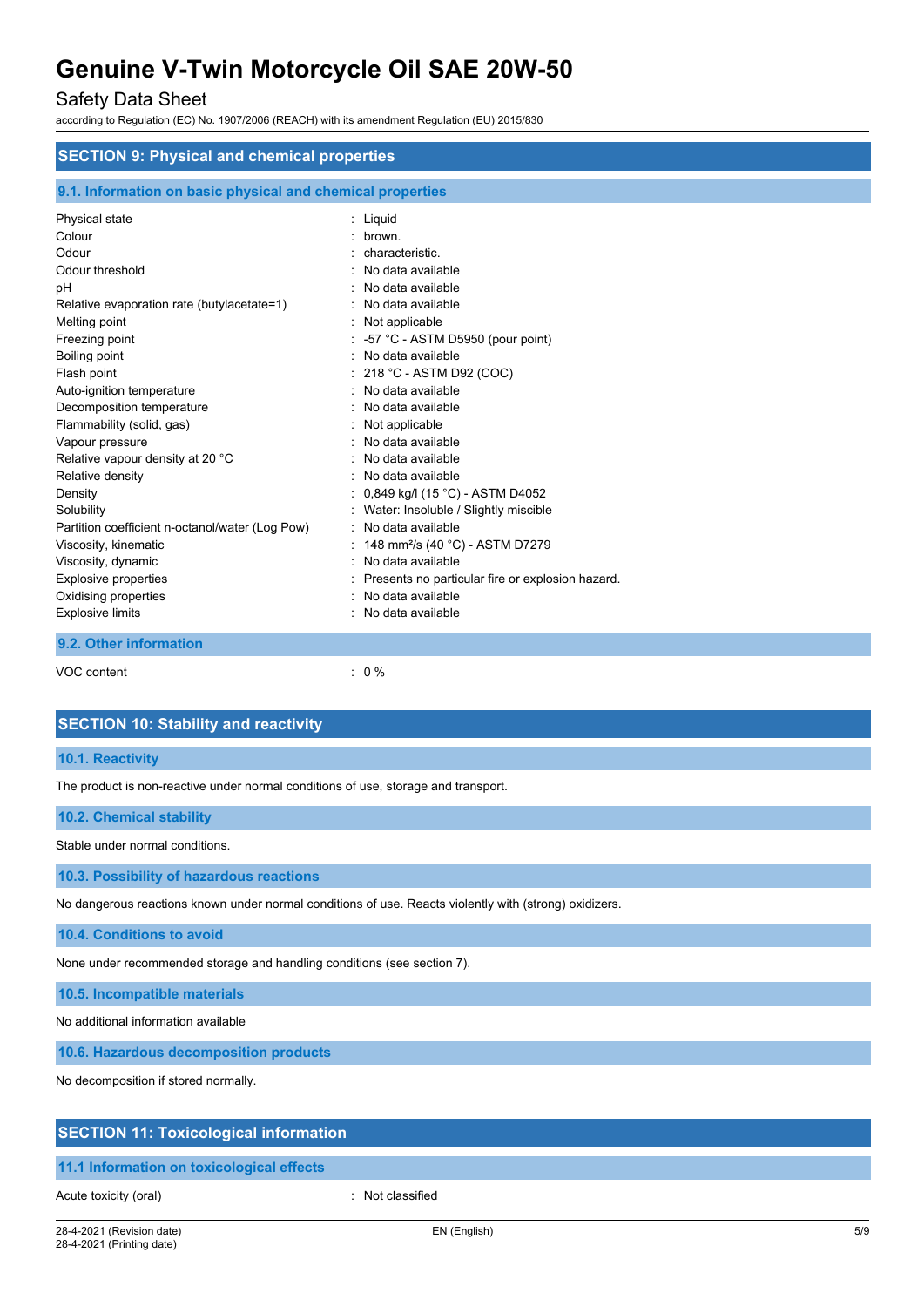# Safety Data Sheet

according to Regulation (EC) No. 1907/2006 (REACH) with its amendment Regulation (EU) 2015/830

| Acute toxicity (dermal)<br>Acute toxicity (inhalation)                                                                                       | : Not classified<br>: Not classified                                                     |
|----------------------------------------------------------------------------------------------------------------------------------------------|------------------------------------------------------------------------------------------|
| Skin corrosion/irritation<br>Serious eye damage/irritation<br>Respiratory or skin sensitisation<br>Germ cell mutagenicity<br>Carcinogenicity | Not classified<br>Not classified<br>Not classified<br>: Not classified<br>Not classified |
| Reproductive toxicity                                                                                                                        | Not classified                                                                           |
| STOT-single exposure                                                                                                                         | Not classified                                                                           |
| STOT-repeated exposure                                                                                                                       | Not classified                                                                           |
| Aspiration hazard                                                                                                                            | Not classified                                                                           |
| Convine V Twin Metersycle Oil CAE 2014 ED                                                                                                    |                                                                                          |

| Genuine V-Twin Motorcycle Oil SAE 20W-50 |                                             |
|------------------------------------------|---------------------------------------------|
| Viscosity, kinematic                     | 148 mm <sup>2</sup> /s (40 °C) - ASTM D7279 |

| <b>SECTION 12: Ecological information</b>                                                                                           |                                                                                                                                                                  |
|-------------------------------------------------------------------------------------------------------------------------------------|------------------------------------------------------------------------------------------------------------------------------------------------------------------|
| 12.1. Toxicity                                                                                                                      |                                                                                                                                                                  |
| Ecology - general<br>Hazardous to the aquatic environment, short-term<br>(acute)<br>Hazardous to the aquatic environment, long-term | The product is not considered harmful to aquatic organisms nor to cause long-term adverse<br>effects in the environment.<br>: Not classified<br>: Not classified |
| (chronic)                                                                                                                           |                                                                                                                                                                  |
| 12.2. Persistence and degradability                                                                                                 |                                                                                                                                                                  |
| No additional information available                                                                                                 |                                                                                                                                                                  |
| 12.3. Bioaccumulative potential                                                                                                     |                                                                                                                                                                  |
| No additional information available                                                                                                 |                                                                                                                                                                  |
| 12.4. Mobility in soil                                                                                                              |                                                                                                                                                                  |
| No additional information available                                                                                                 |                                                                                                                                                                  |
| 12.5. Results of PBT and vPvB assessment                                                                                            |                                                                                                                                                                  |
| No additional information available                                                                                                 |                                                                                                                                                                  |
| 12.6. Other adverse effects                                                                                                         |                                                                                                                                                                  |
| No additional information available                                                                                                 |                                                                                                                                                                  |
| <b>SECTION 13: Disposal considerations</b>                                                                                          |                                                                                                                                                                  |

| 13.1. Waste treatment methods                                                   |                                                                                                                                                               |
|---------------------------------------------------------------------------------|---------------------------------------------------------------------------------------------------------------------------------------------------------------|
| Waste treatment methods                                                         | : Do not allow into drains or water courses. Dispose of contents/container in accordance with<br>licensed collector's sorting instructions.                   |
| Product/Packaging disposal recommendations<br>European List of Waste (LoW) code | : Dispose in a safe manner in accordance with local/national regulations.<br>$\therefore$ 13 02 06 <sup>*</sup> - synthetic engine, gear and lubricating oils |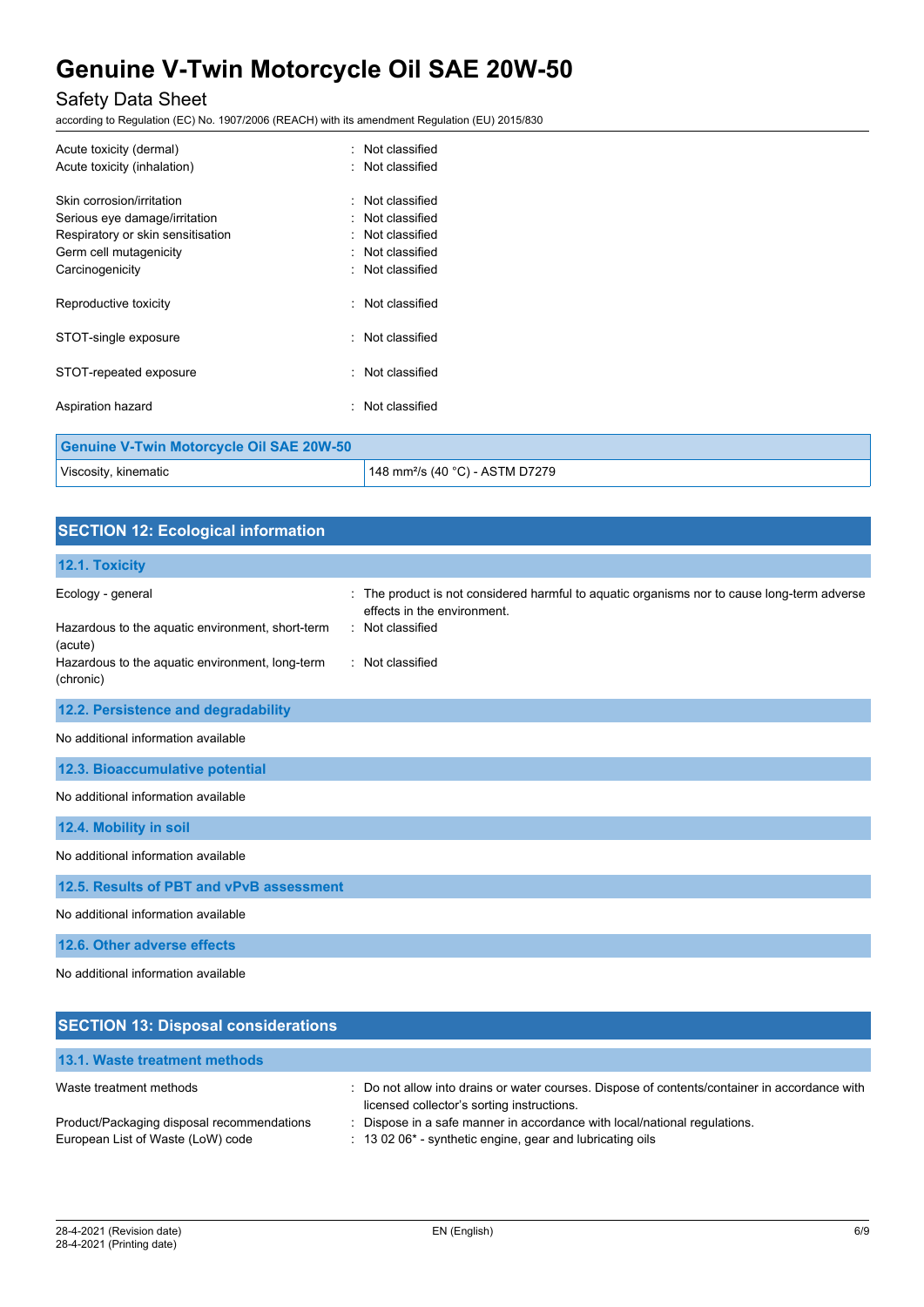### Safety Data Sheet

according to Regulation (EC) No. 1907/2006 (REACH) with its amendment Regulation (EU) 2015/830

| <b>SECTION 14: Transport information</b>         |               |               |               |               |
|--------------------------------------------------|---------------|---------------|---------------|---------------|
| In accordance with ADR / IMDG / IATA / ADN / RID |               |               |               |               |
| <b>ADR</b>                                       | <b>IMDG</b>   | <b>IATA</b>   | <b>ADN</b>    | <b>RID</b>    |
| 14.1. UN number                                  |               |               |               |               |
| Not regulated                                    | Not regulated | Not regulated | Not regulated | Not regulated |
| 14.2. UN proper shipping name                    |               |               |               |               |
| Not regulated                                    | Not regulated | Not regulated | Not regulated | Not regulated |
| 14.3. Transport hazard class(es)                 |               |               |               |               |
| Not regulated                                    | Not regulated | Not regulated | Not regulated | Not regulated |
| 14.4. Packing group                              |               |               |               |               |
| Not regulated                                    | Not regulated | Not regulated | Not regulated | Not regulated |
| 14.5. Environmental hazards                      |               |               |               |               |
| Not regulated                                    | Not regulated | Not regulated | Not regulated | Not regulated |
| No supplementary information available           |               |               |               |               |

#### **14.6. Special precautions for user**

**Overland transport** Not regulated **Transport by sea** Not regulated **Air transport** Not regulated **Inland waterway transport** Not regulated **Rail transport** Not regulated

**14.7. Transport in bulk according to Annex II of Marpol and the IBC Code**

Not applicable

### **SECTION 15: Regulatory information**

**15.1. Safety, health and environmental regulations/legislation specific for the substance or mixture**

#### **15.1.1. EU-Regulations**

Contains no REACH substances with Annex XVII restrictions

Contains no substance on the REACH candidate list

Contains no REACH Annex XIV substances

Contains no substance subject to Regulation (EU) No 649/2012 of the European Parliament and of the Council of 4 July 2012 concerning the export and import of hazardous chemicals.

Contains no substance subject to Regulation (EU) No 2019/1021 of the European Parliament and of the Council of 20 June 2019 on persistent organic pollutants

VOC content  $\qquad \qquad : \qquad 0 \%$ 

### **15.1.2. National regulations**

No additional information available

**15.2. Chemical safety assessment**

No chemical safety assessment has been carried out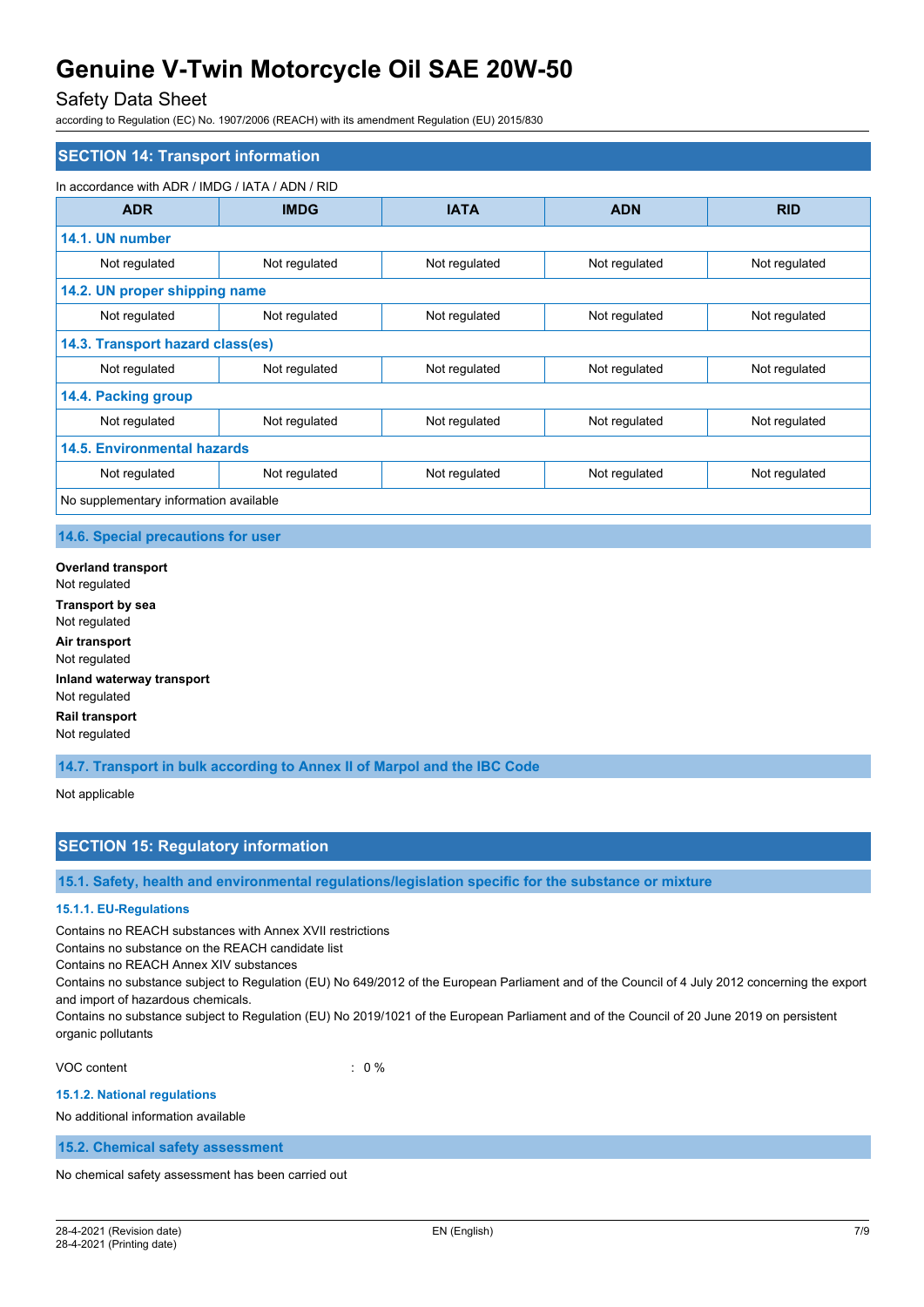# Safety Data Sheet

according to Regulation (EC) No. 1907/2006 (REACH) with its amendment Regulation (EU) 2015/830

| <b>SECTION 16: Other information</b> |                                           |          |                 |
|--------------------------------------|-------------------------------------------|----------|-----------------|
| Indication of changes:               |                                           |          |                 |
| <b>Section</b>                       | <b>Changed item</b>                       | Change   | <b>Comments</b> |
|                                      | <b>Revision date</b>                      | Modified |                 |
|                                      | Supersedes                                | Modified |                 |
| 3                                    | Composition/information on<br>ingredients | Modified |                 |

| Abbreviations and acronyms: |                                                                                                 |
|-----------------------------|-------------------------------------------------------------------------------------------------|
| <b>ADN</b>                  | European Agreement concerning the International Carriage of Dangerous Goods by Inland Waterways |
| <b>ADR</b>                  | European Agreement concerning the International Carriage of Dangerous Goods by Road             |
| <b>ATE</b>                  | <b>Acute Toxicity Estimate</b>                                                                  |
| <b>BCF</b>                  | <b>Bioconcentration factor</b>                                                                  |
| <b>BLV</b>                  | Biological limit value                                                                          |
| <b>BOD</b>                  | Biochemical oxygen demand (BOD)                                                                 |
| COD                         | Chemical oxygen demand (COD)                                                                    |
| <b>DMEL</b>                 | Derived Minimal Effect level                                                                    |
| <b>DNEL</b>                 | Derived-No Effect Level                                                                         |
| EC-No.                      | European Community number                                                                       |
| <b>EC50</b>                 | Median effective concentration                                                                  |
| EN                          | European Standard                                                                               |
| <b>IARC</b>                 | International Agency for Research on Cancer                                                     |
| <b>IATA</b>                 | International Air Transport Association                                                         |
| <b>IMDG</b>                 | International Maritime Dangerous Goods                                                          |
| <b>LC50</b>                 | Median lethal concentration                                                                     |
| LD50                        | Median lethal dose                                                                              |
| <b>LOAEL</b>                | Lowest Observed Adverse Effect Level                                                            |
| <b>NOAEC</b>                | No-Observed Adverse Effect Concentration                                                        |
| <b>NOAEL</b>                | No-Observed Adverse Effect Level                                                                |
| <b>NOEC</b>                 | No-Observed Effect Concentration                                                                |
| OECD                        | Organisation for Economic Co-operation and Development                                          |
| OEL                         | Occupational Exposure Limit                                                                     |
| PBT                         | <b>Persistent Bioaccumulative Toxic</b>                                                         |
| PNEC                        | <b>Predicted No-Effect Concentration</b>                                                        |
| <b>RID</b>                  | Regulations concerning the International Carriage of Dangerous Goods by Rail                    |
| SDS                         | Safety Data Sheet                                                                               |
| <b>STP</b>                  | Sewage treatment plant                                                                          |
| ThOD                        | Theoretical oxygen demand (ThOD)                                                                |
| <b>TLM</b>                  | Median Tolerance Limit                                                                          |
| <b>VOC</b>                  | Volatile Organic Compounds                                                                      |
|                             |                                                                                                 |